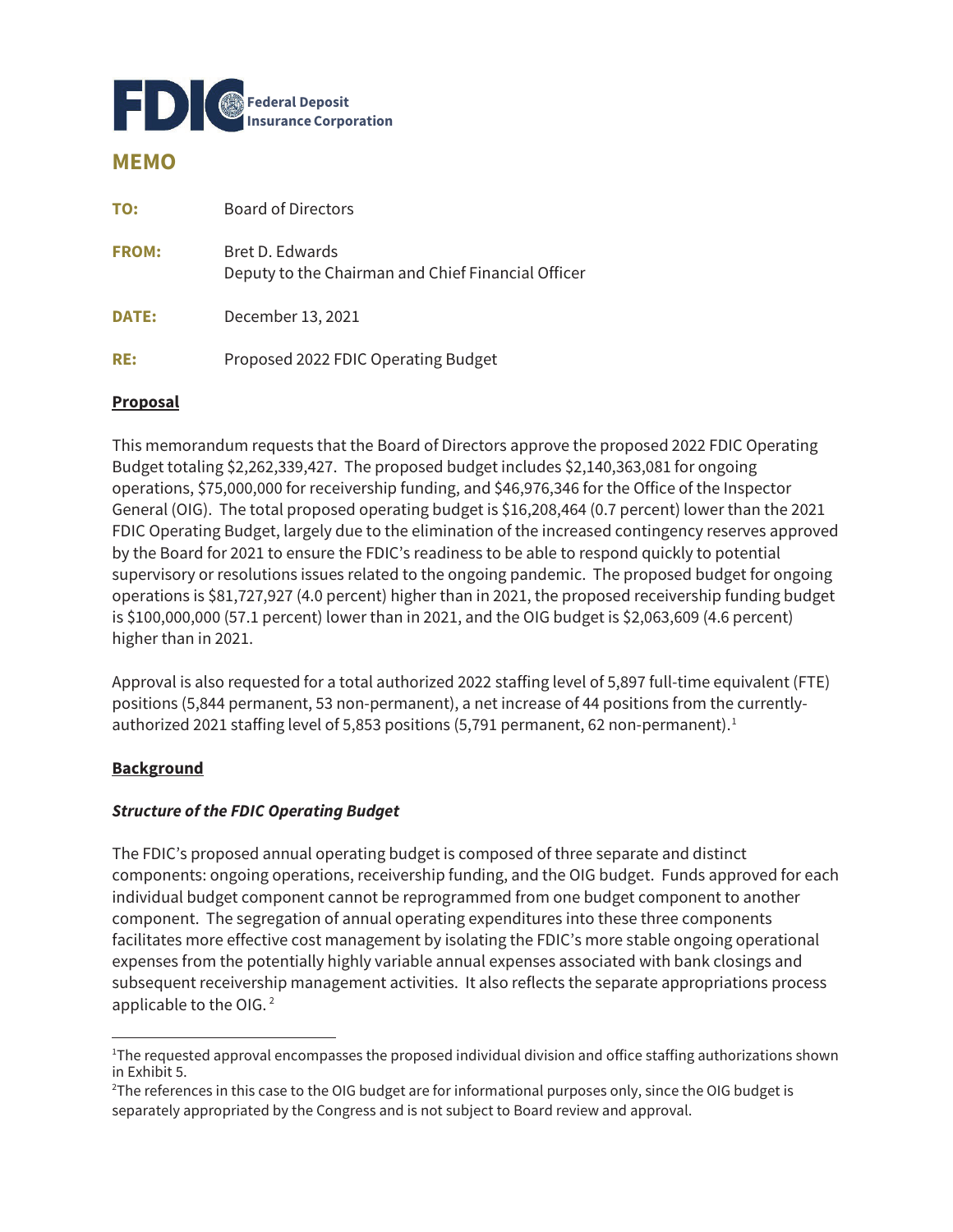The receivership funding component provides funding for expenses incurred in connection with the failure or near failure of FDIC-insured institutions and the management of receiverships established in connection with those failures.<sup>3</sup> The separation of the receivership funding component is an acknowledgement that the number of failures and the expenses associated with those failures in any given year are to a large extent outside of the control of the FDIC and that the actual expenses incurred for resolutions and receivership management activities may, therefore, vary considerably from the estimates made during the annual planning and budget process. From 2010 through 2020, annual receivership funding expenses have ranged from a high of \$2.0 billion to a low of \$41 million. The FDIC recovers most receivership funding expenditures through the billing of failed institution receiverships for FDIC-provided services, although these recoveries are largely offset by reductions in recoveries on subrogated claims.

### **2022 Workload Analysis and Projections**

 The FDIC's proposed annual operating budget and staffing authorizations are based on an analysis of projected workload associated with each of the FDIC's major ongoing mission responsibilities. These include the FDIC's risk management and consumer protection supervision programs, its resolution and receivership management program, its large bank resolution planning responsibilities, and its deposit insurance and research programs.

The Corporation's supervisory and resolutions/receivership management workloads are generally a reflection of economic conditions within the banking industry. Since the onset of the pandemic in March 2020, there have thus far been limited apparent impacts on the financial condition of individual FDIC-supervised institutions or the broader banking industry, but there continues to be considerable uncertainty about the potential economic stresses on insured depository institutions (IDIs) that might yet result from the pandemic. The FDIC plans to continue in 2022 the heightened monitoring programs and testing of contingency operating strategies that were implemented at the onset of the pandemic to ensure that it is prepared to respond quickly to any emerging problems.

 each year for more than three decades. As of October 31, 2021, there were 3,165 insured depository The FDIC's risk management supervision workload varies primarily based upon the number, size, and complexity of the institutions it supervises. The number of FDIC-supervised institutions has declined institutions (IDIs) with approximately \$4.13 trillion in assets for which the FDIC was the primary Federal regulator (including 60 with more than \$10 billion in assets). Since the beginning of 2021, the number of FDIC-supervised institutions with more than \$10 billion in assets has increased from 54 to 60, but the total number of FDIC-supervised IDIs has declined by 63. There are also 1,730 IDIs with approximately \$19.05 trillion in assets for which the FDIC is not the primary Federal supervisor, but has back-up supervisory responsibilities as insurer. This compares to 1,781 IDIs with \$18.03 trillion in assets at the start of 2021. The trend toward fewer but larger FDIC-insured and supervised institutions is expected to persist into the future.

<sup>3</sup> Expenses for the salaries and benefits of permanent staff associated with the FDIC's receivership management business line (primarily in the Division of Resolutions and Receiverships and the Legal Division) and for the maintenance of other base resolution and receivership management capabilities, such as fixed vendor costs and information systems development and maintenance costs, are funded from the ongoing operations component of the budget, because they would be incurred regardless of whether any failures actually occurred.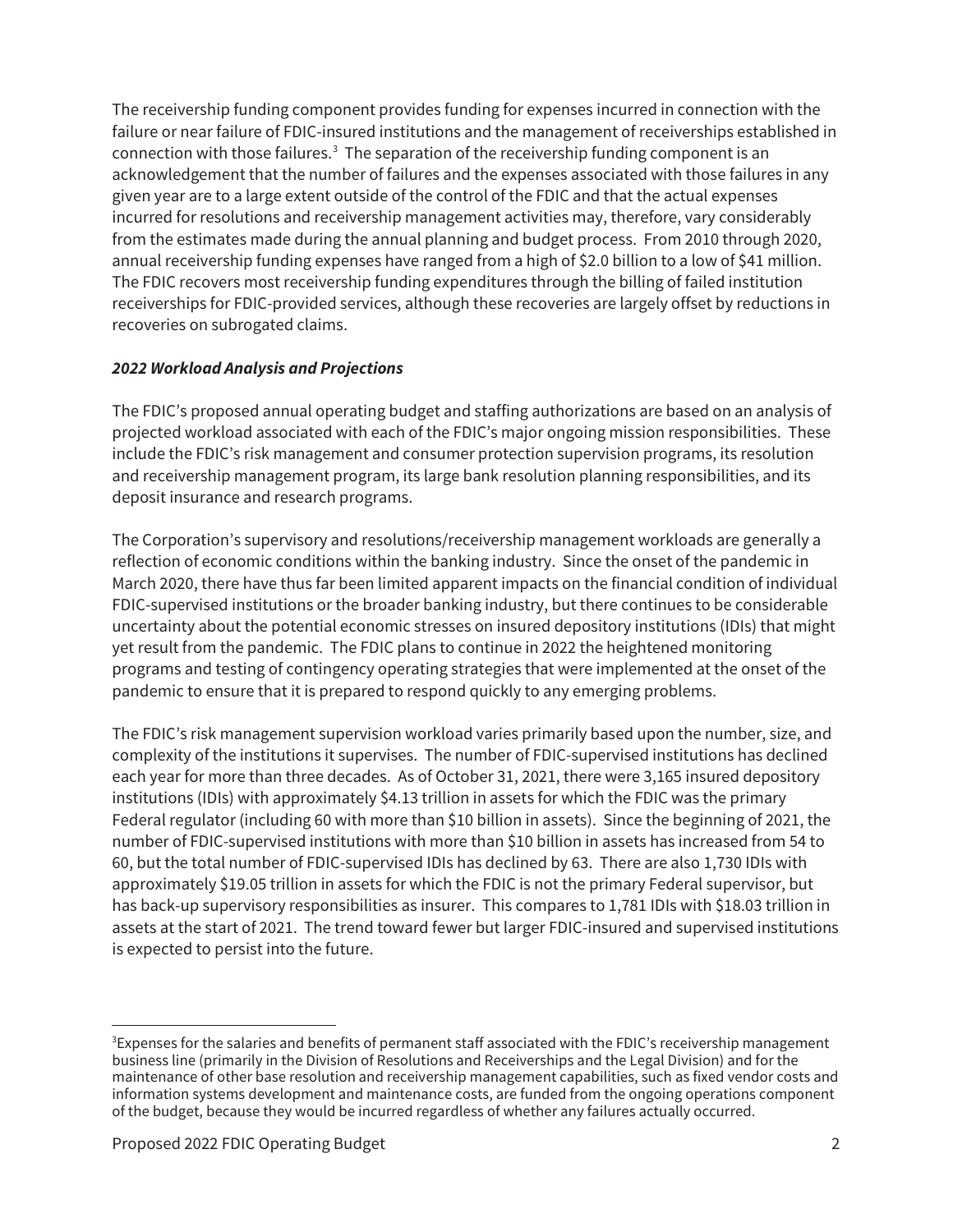The FDIC's risk management supervision workload is also a function of the number of institutions with composite CAMELS (risk management) ratings of 3, 4, and 5. The length and frequency of risk management examinations and the extent of ongoing supervisory contacts increase substantially for institutions with ratings of 3, 4, and 5. As of October 31, 2021, there were 120 IDIs with total assets of approximately \$61 billion and composite CAMELS rating of 3, 4, and 5, down from 143 institutions with approximately \$88 billion in assets at the beginning of 2021. Only a small number of downgrades in composite CAMELS ratings have occurred thus far this year, in spite of the FDIC's increased attention to the possible impact of the pandemic on the financial condition of FDIC-supervised institutions.

Based on the reduction in the number of FDIC-supervised institutions and the expected continuation in 2022 of this favorable risk profile of FDIC-supervised institutions, the number of risk management (safety and soundness) examinations conducted by the FDIC is expected to decline by 6.0 percent, from 1,402 in 2021 to 1,318 in 2022. The FDIC's compliance and Community Reinvestment Act (CRA) supervisory workload is also expected to decline next year. The number of compliance and fair lending examinations is projected to decline by 7.3 percent, from 1,171 in 2021 to 1,085 in 2022, with no material change in the number of institutions with unfavorable ratings.4

 from prior-year failures has steadily declined. As of October 31, 2021, there were 196 active receiverships, approximately \$206 million (book value) of assets in liquidation, and only one The primary drivers of the FDIC's resolutions and receivership management workload are the number and complexity of both failures and near-failures of FDIC-insured institutions,<sup>5</sup> the number of active receiverships being managed by the FDIC, and the amount of post-failure workload remaining for those receiverships. During 2021, no insured financial institutions have failed, and residual workload remaining loss share agreement being managed by the FDIC, all down from the beginning of the year. A further decline in that residual workload is projected in 2022, but resolution readiness capabilities will continue to be maintained to ensure that the FDIC is able to respond to any insured institution failures that occur.

# **Highlights of the Proposed 2022 Operating Budget**

# **Overview of the Proposed 2022 Budget by Component**

As noted above, the proposed 2022 FDIC Operating Budget totals \$2,262,339,427, including \$2,140,363,081 for ongoing operations, \$75,000,000 for receivership funding, and \$46,976,346 for the OIG. This represents an increase of \$81,727,927 (4.0 percent) in the ongoing operations budget component, a decrease of \$100,000,000 (57.1 percent) in the receivership funding budget component, and an increase of \$2,063,609 (4.6 percent) in the budget for the Office of Inspector General.

 The increase in the ongoing operations budget results from several factors: increases in pay and benefit costs, increases in authorized staffing in selected organizations, higher information technology (IT) costs for continuing operations, and initiation of a planned multi-year nationwide facilities modernization effort. These increased costs are partially offset by the proposed elimination of the \$40 million increase in the ongoing operations contingency reserve adopted in 2021 to ensure the FDIC's readiness to respond quickly to any sudden emergence of pandemic-related supervisory

<sup>4</sup> The projected number of compliance and CRA examinations to be conducted annually is based largely on the number of institutions supervised by the FDIC. Compliance and CRA ratings have only a limited impact on this workload.

<sup>5</sup> The FDIC can expend considerable effort preparing for a bank failure that ultimately does not occur.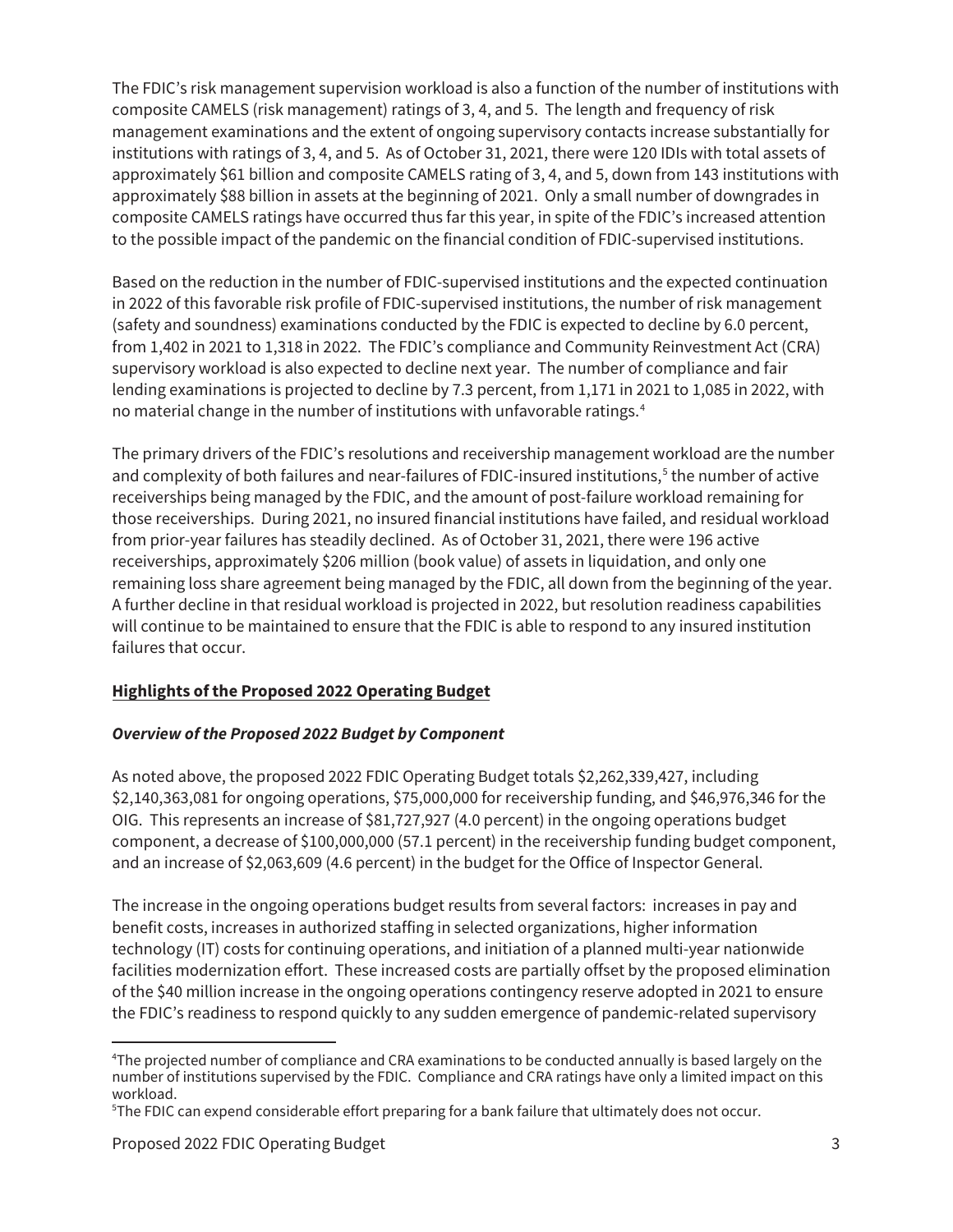concerns at FDIC-supervised institutions.<sup>6</sup> Although that additional funding is not proposed for 2022, a \$25 million Corporate Unassigned contingency reserve is included in the proposed ongoing operations budget.

Consistent with the FDIC's practice for the past two decades, the Deputy to the Chairman and Chief Financial Officer (CFO) will administer the contingency reserve to address unanticipated budget requirements that emerge during the year in accordance with the following procedures: $<sup>7</sup>$ </sup>

- 1) Prior to approving an allocation from the Corporate Unassigned contingency reserve that would increase any organization's total budget above the total budget authority originally approved by the Board for that organization, the CFO will provide advance written notice (usually by e-mail) to Board members and their deputies.
- 2) Any Board member may, within 10 business days of such notice, request that implementation of the proposed allocation be delayed pending further discussion or the provision of additional supporting information. If a Board member makes such a request, the CFO will act promptly to schedule a requested meeting or provide the requested information and will work diligently to resolve the Board member's concerns.
- 3) If no Board member makes such a request or if a Board member subsequently notifies the CFO that his/her identified concerns have been satisfactorily resolved, the CFO may proceed with approval of the proposed allocation.
- 4) If the Board member's concerns are not satisfactorily resolved or if the Board member believes the matter is of such consequence as requiring Board attention, the Board member may require that the proposed allocation be considered by the Board and subject to a Board vote.
- 5) The CFO will continue to report to the Board on a quarterly basis on allocations of budget authority from the Corporate Unassigned contingency reserve.

The decrease in the receivership funding budget is entirely attributable to the proposed elimination of the \$100 million contingency reserve established in that component for 2021 to ensure the FDIC's readiness to respond quickly to any potential increase in pandemic-related bank failure activity. A

<sup>6</sup> The 2021 ongoing operations budget approved by the Board included a \$70 million Corporate Unassigned contingency reserve, but that reserve was administered in practice as two separate and distinct reserves: (1) a \$30 million reserve, in accordance with established practice, to address unanticipated funding requirements that emerged during the year; and (2) an additional \$40 million supplementary reserve to permit substantial additional resources to be deployed quickly, if necessary, to respond to any sudden emergence of pandemicrelated supervisory concerns at FDIC-supervised institutions. The \$40 million supplementary reserve was entirely unused during 2021 and is proposed for elimination in 2022. In response to multiple requests for additional resources submitted by FDIC divisions and offices during 2021, the CFO approved the allocation of approximately \$23 million of the regular \$30 million reserve, leaving approximately \$7 million unspent. Exhibit 3 shows a current 2021 Corporate Unassigned budget of \$47 million, composed of the unspent \$40 million supplementary reserve and the unallocated \$7 million that remains in the regular \$30 million contingency reserve.

<sup>7</sup> An ongoing operations contingency reserve has been included in the FDIC's annual operating budgets for two decades. The size of that reserve has varied from year to year, based on the extent to which potential unbudgeted funding requirements had been identified at the time the budget is submitted to the Board for approval. For example, at the time the 2021 budget was approved, the FDIC and NTEU had agreed on the implementation of a Pay Adjustment Program in 2021, but the extent of the impact of that initiative on the 2021 Salaries and Compensation budget was unknown. A somewhat larger contingency reserve was, therefore, proposed for 2021 to cover that potential requirement. The size of the contingency reserve included in the ongoing operations budget has ranged from \$12.5 million to \$30 million annually over the past 10 years, with a \$25 million contingency reserve approved for five of those 10 years.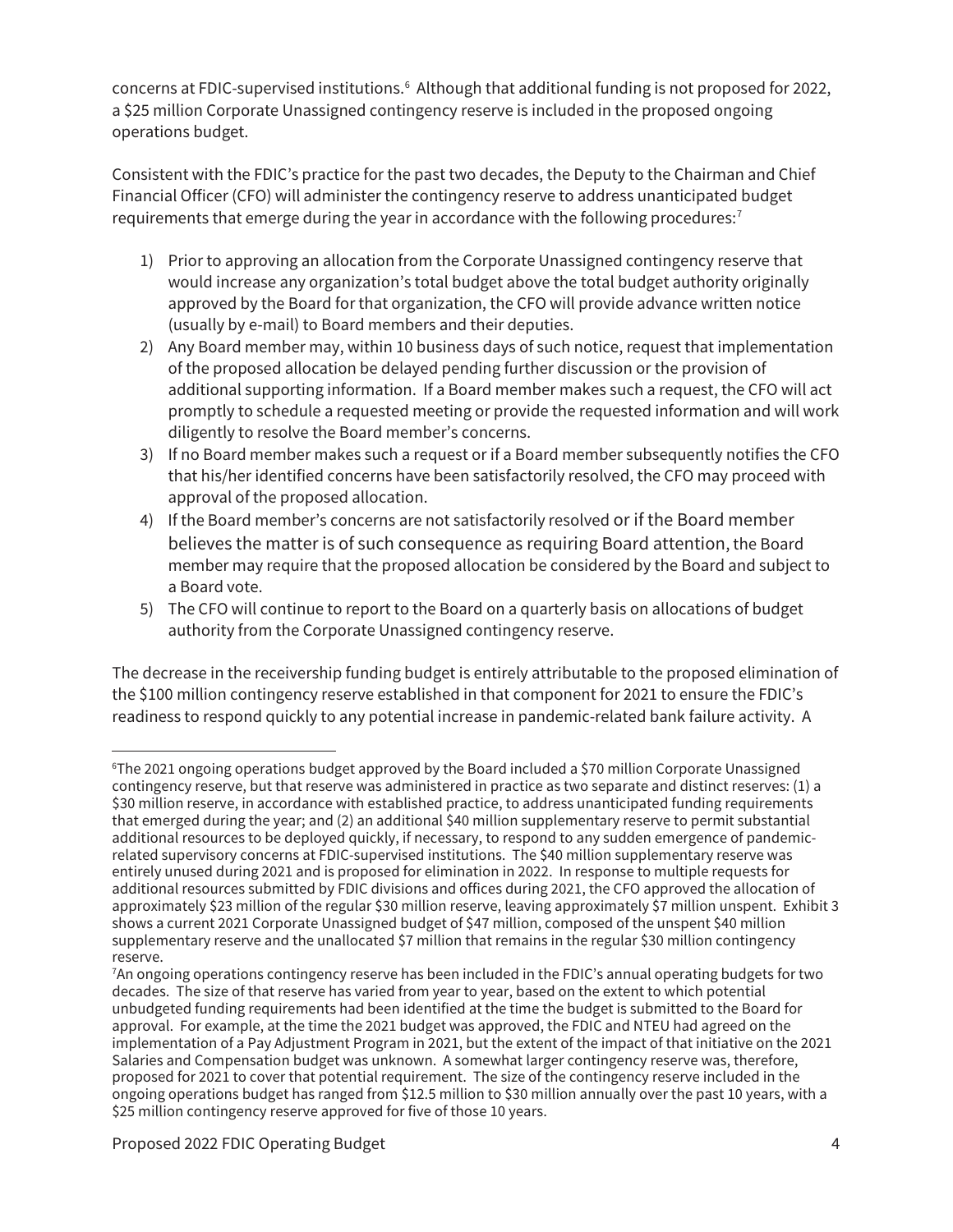Corporate Unassigned contingency reserve is included in that budget component solely for the purpose of bringing the proposed receivership budget up to a total of \$75 million after accounting for the estimated funding requirements submitted by individual divisions and offices.

As noted previously, the separate OIG budget component is provided for informational purposes only since the OIG budget is separately appropriated by the Congress and is not subject to Board approval.8 The increase in the OIG budget component primarily reflects a \$2.7 million (7.3 percent) increase in the Salaries and Compensation major expense category, reflecting the increased cost of pay and benefits and planned hiring to fill authorized vacancies.

# **Overview of the Proposed 2022 Budget by Major Expense Category**

Overall, the proposed 2022 FDIC Operating Budget is \$16,208,464 (0.7 percent) lower than the 2021 budget. Exhibit 1 itemizes the proposed budget by major expense category.

- The proposed 2022 Salaries and Compensation budget is  $$1,421,891,212$ , which is  $$28,468,378$ (2.0 percent) higher than the 2021 Salaries and Compensation budget. The proposed increase is attributable both to approved 2022 salary increases for FDIC employees and increased staffing authorizations for certain organizations, as discussed below. The Salaries and Compensation expense category represents 62.4 percent of the total proposed 2022 FDIC Operating Budget (excluding the OIG) and 64.6 percent of the ongoing operations budget component. The Salaries and Compensation expense category represents only 0.7 percent of the receivership funding budget component, since no temporary staffing is projected to be needed to address resolutions and receivership management workload in 2022.
- The proposed 2022 Outside Services-Personnel budget (for contractor-provided services) is \$442,170,347, which is \$106,777,087 (19.5 percent) lower than the 2021 budget. This decrease is due primarily to the elimination of the pandemic-related ongoing operations and receivership funding contingency reserves established for 2021. These decreases are partially offset by increased funding for IT continuing operations and the multi-year IT modernization initiative. The budget for contract services decreases by \$8,966,317 (2.4 percent) from 2021 to 2022 in the ongoing operations budget component and \$97.5 million (57.8 percent) in the receivership funding budget component. The Outside Services-Personnel expense category constitutes about 19.8 percent of the total proposed 2022 FDIC Operating Budget (excluding the OIG); 17.2 percent of the ongoing operations budget component; and 94.8 percent of the receivership funding budget component.
- The proposed 2022 Travel budget is  $$66,044,303$ , up  $$2,463,785$  (3.9 percent) from 2021, largely reflecting projected inflation in travel costs. As with the 2021 budget, the proposed 2022 budget is based on the assumption that travel will return to pre-pandemic levels after the first quarter of the year. The Travel expense category represents about 2.9 percent of the proposed 2022 FDIC Operating Budget (excluding the OIG); 3.0 percent of the ongoing

 $^8$ OIG funding is appropriated on the fiscal year basis applicable to the rest of the Federal Government (October-September). Consistent with the practice in past years, 75 percent of the OIG's proposed 2022 FDIC budget is based on its FY 2022 appropriation request pending approval by the Congress, and 25 percent is based upon its proposed FY 2023 appropriation request currently under review by the U.S. Office of Management and Budget. The OIG has requested that a portion of its proposed FY 2023 appropriation be made available on a two-year basis.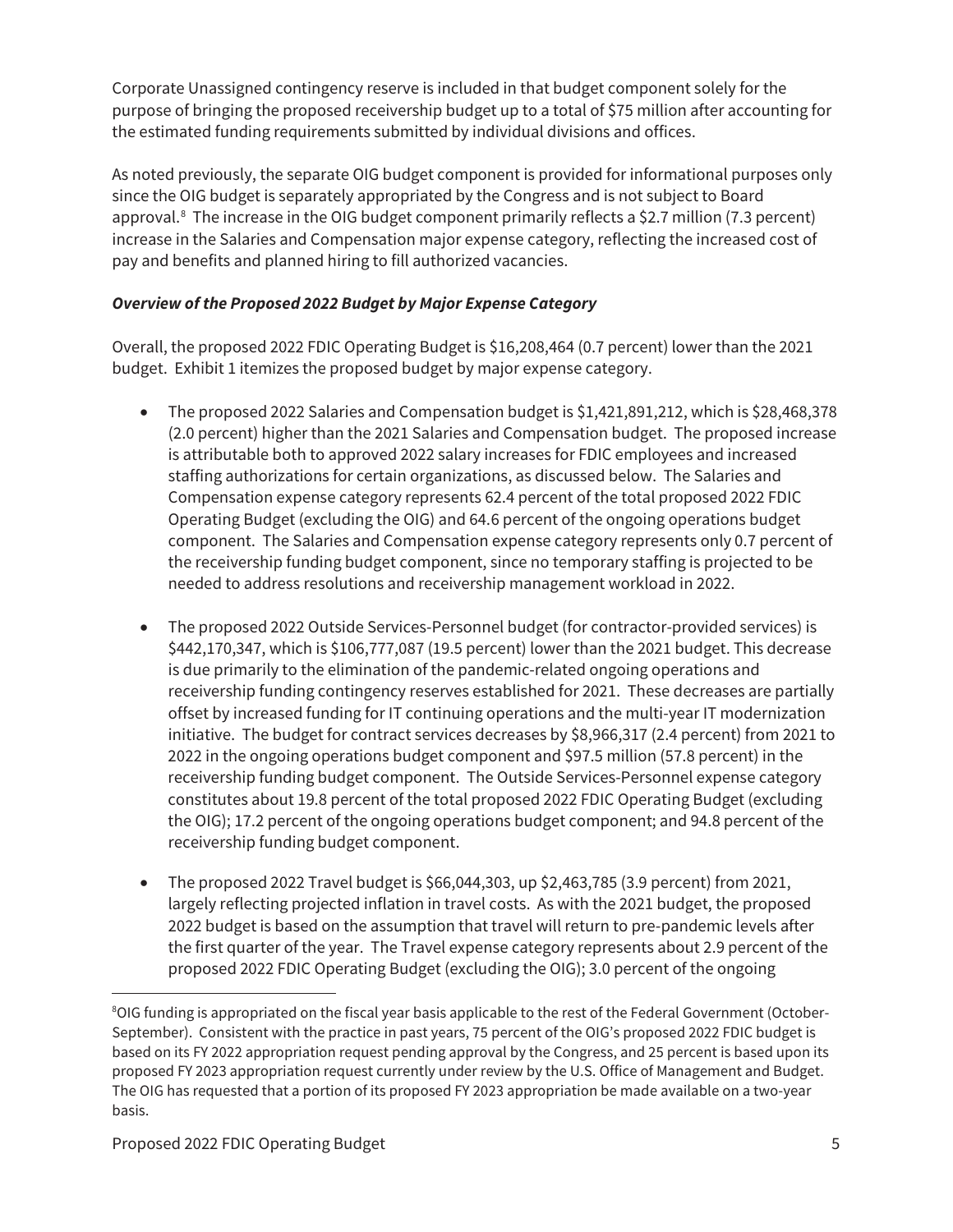operations budget component; and 0.6 percent of the receivership funding budget component.

- $\bullet$  The proposed 2022 Buildings and Leased Space budget is \$158,850,545, up \$45,006,216 (39.5) percent) from 2021, due largely to the start of a planned multi-year nationwide Facilities Modernization Initiative. This reflects a proposed increase in spending for capital improvements to maintain the FDIC's investment in the buildings it owns in the Washington, DC, and San Francisco areas and planned office construction and related activities in leased regional and field office facilities. The cost of this multi-year initiative will be more than offset by decreases in future leased space costs resulting from the elimination of leased space requirements in the Washington, DC, area and smaller office footprints in regional and field offices. This initiative will also facilitate improved design of work spaces and enhance collaboration capabilities to support a post-pandemic hybrid workforce. The Buildings and Leased Space expense category represents about 7.2 percent of the proposed 2022 FDIC Operating Budget (excluding the OIG), 7.4 percent of the ongoing operations budget component; and 0.2 percent of the receivership funding budget component. These costs will decrease to a lower, more stable baseline after the multi-year Facilities Modernization Initiative is completed and a long-term facilities management plan now being developed is implemented.
- The proposed 2022 Equipment budget is  $$138,463,408$ , up  $$14,058,692$  (11.3 percent) from 2021. This increase is driven largely by an estimated increase of \$16.7 million to be spent on furniture, fixtures, and equipment (FF&E) in 2022 in conjunction with the nationwide facilities modernization effort. The increase in projected 2022 FF&E expenses is offset to a limited extent by lower projected expenses for digital library subscriptions, large hardware installations, and other accounts within this major expense category. The Equipment expense category represents about 6.2 percent of the proposed 2022 FDIC Operating Budget (excluding the OIG); 6.3 percent of the ongoing operations budget component; and 2.0 percent of the receivership funding budget component. These costs will decrease to the lower historical baseline after the multi-year Facilities Modernization Initiative is completed.
- The proposed 2022 Outside Services-Other budget is  $$18,462,313$ , up  $$594,984$  (3.3 percent) from 2021 due primarily to increases for projected inflation. The Outside Services-Other expense category represents about 0.8 percent of the proposed 2022 FDIC Operating Budget (excluding the OIG); 0.9 percent of the ongoing operations budget component; and 0.2 percent of the receivership funding budget component.
- The proposed 2022 Other Expenses budget is  $$16,457,299$ , down  $$23,432$  (0.1 percent) from 2021. The Other Expenses category represents about 0.7 percent of the proposed 2022 FDIC Operating Budget (excluding the OIG); 0.7 percent of the ongoing operations budget component; and 1.4 percent of the receivership funding budget component.

#### **Highlights of Proposed 2022 Staffing Authorizations**

The proposed 2022 FDIC Operating Budget includes a total authorized staffing level of 5,897 full-time equivalent (FTE) positions (5,844 permanent, 53 non-permanent), as shown in Exhibit 5. This represents a net increase of 44 positions, or 0.8 percent, from the current 2021 authorized staffing level.<br>Proposed 2022 FDIC Operating Budget 6<br>Froposed 2022 FDIC Operating Budget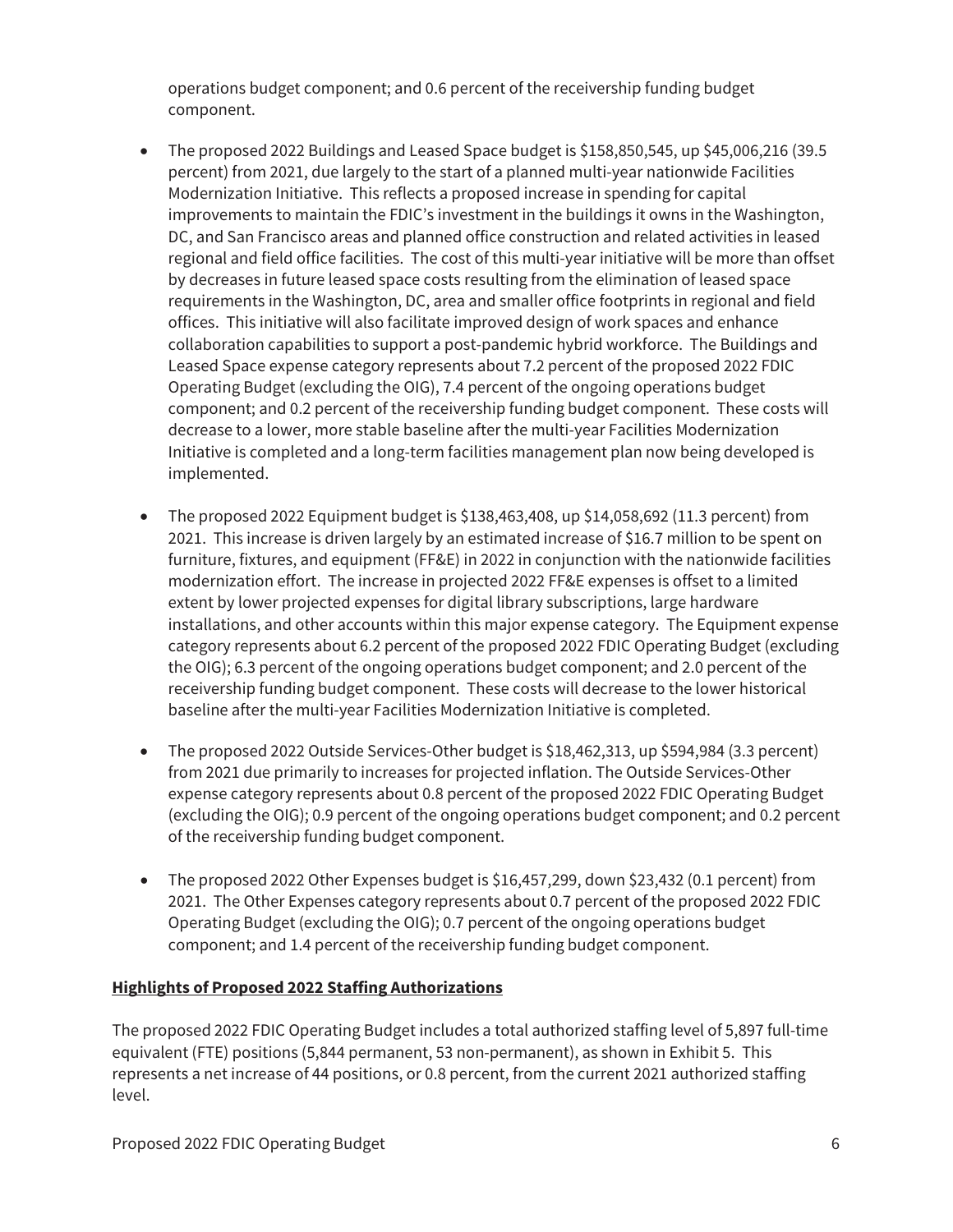The proposed increase in authorized permanent staffing reflects individual division and office assessments of their projected workload in 2022 and future years. Most of the proposed new positions support the FDIC's supervision responsibilities. They include increases of 34 positions (net) for the Division of Risk Management Supervision (RMS) (38 permanent, -4 non-permanent); ten positions (net) for the Division of Complex Institution Supervision & Resolution (CISR) (9 permanent, 1 non-permanent); three permanent positions for FDITECH; two positions (net) for the Division of Depositor & Consumer Protection (DCP) (+4 permanent, -2 non-permanent); two permanent positions for the Office of Communications; and one permanent position for the Division of Administration (DOA). Partially offsetting these increases are net reductions of six positions for the Legal Division (-7 permanent, +1 non-permanent) and two positions in the Office of the Inspector General (OIG) (+3 permanent, -5 non-permanent).

 perform supervision responsibilities for FDIC-supervised large banks (an increase of 24 permanent positions, partially offset by a decrease of two non-permanent positions); and 23 information Authorized 2022 field examination staffing in RMS is proposed to increase to 1,523 positions (1,519 permanent, 4 non-permanent), a net increase of 22 positions from 2021, all for large bank supervisory work. This includes 1,111 permanent positions to perform community bank supervision responsibilities (unchanged from 2021); 389 FTE positions (385 permanent, 4 non-permanent) to technology (IT) examiner and specialist positions (unchanged from 2021). These additional positions are needed to address heightened risk profiles at certain large banks supervised by the FDIC and an increase in the total number of FDIC-supervised institutions with more than \$10 billion in assets. Authorized 2022 field examination staffing in DCP is proposed to remain level with 2021 at 434 positions.9

### **Proposed 2022 Funding for IT Modernization and Innovation**

The 2022 budget proposal includes \$45 million to support one-time IT projects/initiatives to be pursued during Year 3 of the multi-year IT Modernization Program. This is an increase of \$3.3 million over the 2021 funding allocated for that purpose. The funds will be used in 2022 primarily to complete modernization projects begun in 2021 and to begin building the target foundational cloud infrastructure for critical FDIC applications, data, and security. During 2022 and 2023, the FDIC plans to migrate most of its mission-essential business applications to that new cloud infrastructure or to other modern software platforms. This will allow the phase-out or substantial downsizing of the onpremises Data Center and the Back-up Data Center in 2024, which will permit the Corporation to begin

economic conditions and supervision workload projections at that time.<br>Proposed 2022 FDIC Operating Budget  $^9$ The FDIC currently has on board a substantial number of examination staff in excess of authorized examination staffing levels. The Board case for the proposed 2021 budget noted that the additional resources were planned to be used as contingent resources to mitigate the longer times required to conduct examinations offsite and to ensure that the FDIC had on-board immediately available resources to address any sudden increase in examination workload resulting from the economic impact of the pandemic. That case noted that those additional resources would be reduced gradually to authorized staffing levels through attrition and reduced entry-level hiring in each division over a three-year period beginning in 2021. However, due to continued pandemic-related uncertainty about the future financial condition of FDIC-supervised institutions, the proposed 2022 budget recommends a pause in this phased reduction of on-board examination staff and includes funding for the salaries and benefits of approximately 140 examiner FTEs in RMS and 28 examiner FTEs in DCP in excess of the authorized 2022 examination staffing levels proposed for RMS and DCP. The phased reduction of examination staff to authorized examination staffing levels will resume in 2023, commensurate with projected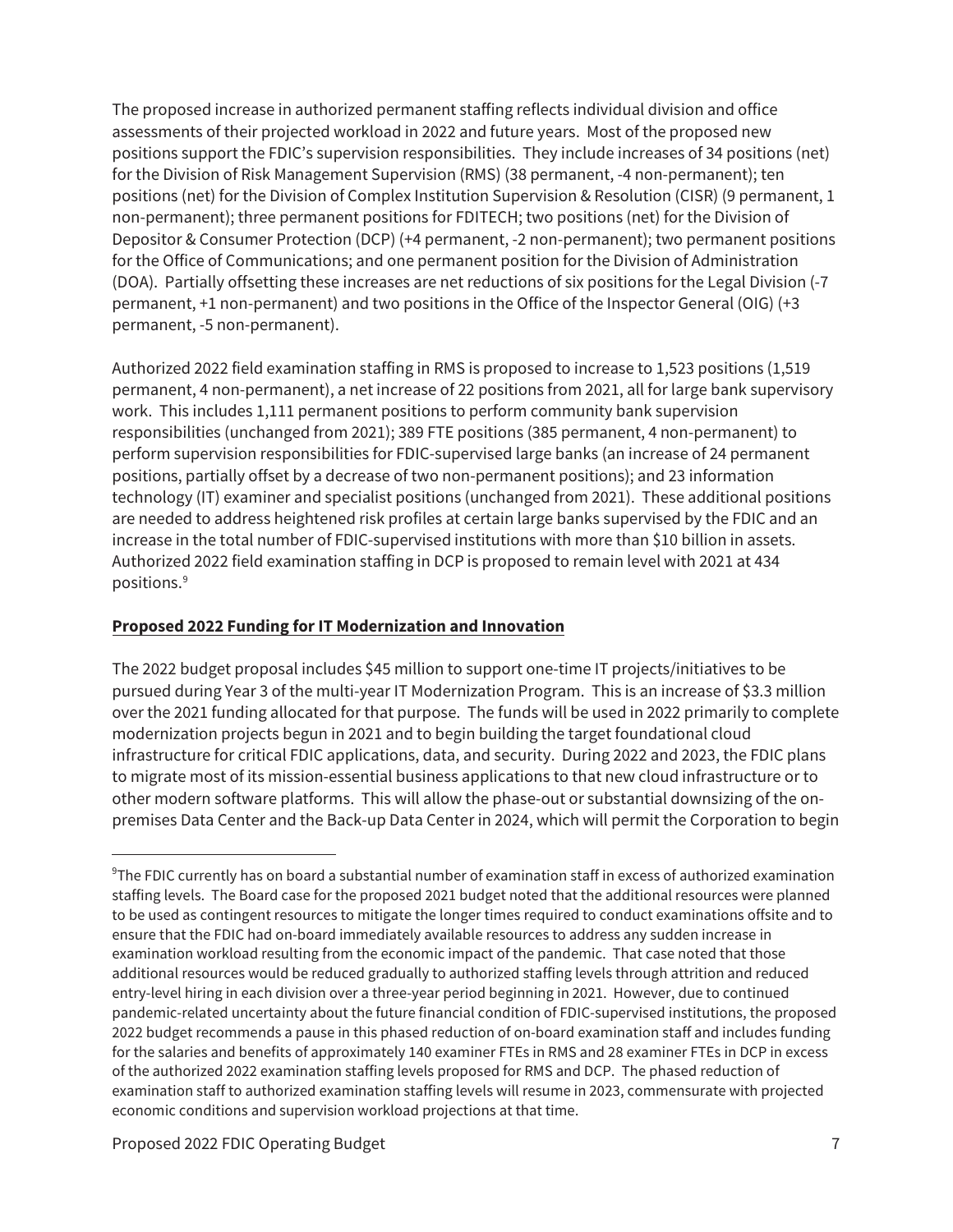substantially reducing the cost of continuing IT operations. Those costs have increased significantly over the past several years because the FDIC has had to maintain its legacy IT infrastructure while building out its target future IT infrastructure.

The 2022 budget also includes funding for the Division of Information Technology (DIT) to acquire contractual resources and begin detailed planning for a major, multi-year investment project to modernize the business processes and applications supporting risk management supervision; and to improve the FDIC's management of identity access and credentialing processes as the first step toward eventual compliance with government-wide Zero Trust security requirements.

The FDIC Tech Lab (FDITECH) was formally established in 2019 to enhance the FDIC's knowledge and understanding of new and emerging technologies, both externally within the banking sector and internally within the FDIC. Externally, FDITECH engages with other regulatory bodies (both domestic and foreign), banks, technology companies, and other private sector entities to foster responsible innovation and gain insights into how the evolving technology landscape will impact the banking sector and consumers in the future. Internally, FDITECH coordinates and partners with the Chief Information Officer and other divisions and offices to explore new technologies and, where appropriate, accelerate their adoption by the FDIC.

Following the appointment of the Chief Innovation Officer in early 2021, FDITECH's 2021 staffing authorization was increased from two to nine, and approximately \$8.6 million in additional budget authority was allocated to FDITECH from the Corporate Unassigned contingency reserve to provide contractual and other support. The proposed budget increases FDITECH's 2022 staffing authorization by an additional three positions, to a total of 12 permanent positions. FDITECH is largely supported by FDIC employees that rotate through the lab on temporary assignments to work on specific topics or projects; however, a core of expert staff is necessary to provide operational continuity.

In partnership with the Chief Information Officer and multiple business divisions, 2022 funding will support several projects to enhance the FDIC's access to data and to improve its data management and analysis capabilities in support of the Corporation's core mission responsibilities. Planned projects would also explore new technologies that could present the FDIC with supervisory challenges in the future. The proposed 2022 FDITECH budget is \$17.7 million, an increase of \$1.4 million over the currently-approved 2021 budget, which will support these planned projects and the proposed increase in permanent FDITECH staffing. The proposed 2022 FDITECH budget constitutes less than one percent of the total proposed 2022 ongoing operations budget.

# **Proposed 2022 Funding for Facilities Modernization**

 buildings, address a large number of expiring regional and field office leases, and begin the transition expense categories in the ongoing operations budget component.<br>Proposed 2022 FDIC Operating Budget 8 The 2022 budget proposal includes nearly \$79 million to begin a multi-year Facilities Modernization Initiative to address current and often long-deferred maintenance requirements at FDIC-owned toward more flexible and efficient office space configurations that will improve the design of employee work spaces for employees and increase collaboration capabilities at FDIC facilities to support a post-pandemic hybrid workforce. The Initiative will also greatly reduce total office space and future leasing costs both at Headquarters and in the field. These initiatives are driving an increase of \$61.2 million over the 2021 budgets for the Buildings and Leased Space and Equipment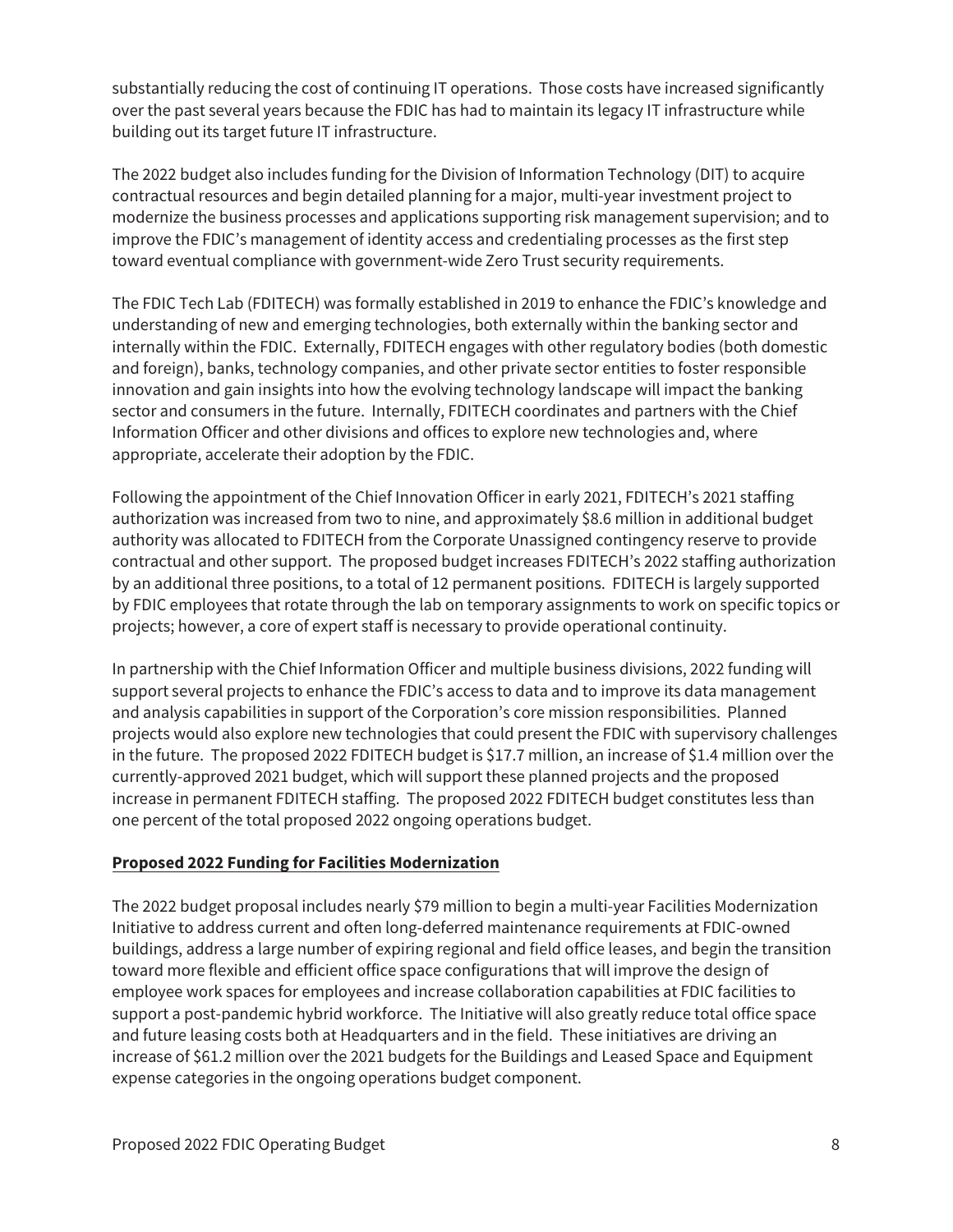Approximately \$24 million is proposed to address maintenance requirements in FDIC-owned buildings in the Washington, DC, metropolitan areas and the FDIC-owned San Francisco Regional Office building. Planned 2022 projects at FDIC-owned buildings in the Washington, DC, area will address current and deferred maintenance concerns and begin the consolidation and reconfiguration of space to support substantially expanded telework by Headquarters employees and contractors. In anticipation of being able to accommodate all Headquarters employees and contractors in FDICowned space in the future under new, post-pandemic telework policies, the FDIC allowed its lease for office space at the New York Avenue Building to expire earlier this year, and it plans to let the lease on the 3701 Building in Arlington, VA, expire when it ends in March 2025. The elimination of leased space in those buildings will save the FDIC almost \$11 million annually in lease costs.

Another \$35 million is proposed to construct and relocate to new office space in connection with expiring leases for the Atlanta and Dallas Regional Offices. The amount of leased space will be reduced by more than half in both offices, based on a survey of post-pandemic employee telework preferences. The cost of these two projects will be more than offset by reduced leasing costs over the life of the new leases.

Almost \$20 million is proposed to begin a planned multi-year modernization of the FDIC field offices that house RMS and DCP examination staff. In 2022, 29 field offices will be renovated to meet postpandemic hybrid workforce requirements. Some facilities may be relocated or consolidated as their leases expire, consistent with notice provided to staff in July 2021. Such decisions will be based on the limited number of staff assigned to an office or a decline in the number of banks overseen by the office, along with the relative costs of maintaining the lease, proximity to another office, and market dynamics relating to office leases. Remaining field offices will be modernized as leases expire in 2023 and future years. In most cases, modernization will be accompanied by a reduction in the total amount of leased space to align with current examination staffing authorizations, which have gradually declined over time. Future field office needs and space requirements will continue to be reassessed when leases expire, based on updated workload and staffing projections. As with the regional office projects, the cost of the field office modernization initiative will generally be offset by reduced leasing costs over the life of new, longer-term field office leases.

The proposed budget re-establishes the position of DOA Director. A Board resolution is also proposed to amend the corporate Bylaws to make the DOA Director an officer of the Corporation and requires that the position be filled within six months.

#### **Projected 2022 Investment Budget Spending**

The FDIC has an Investment Budget that is separate and distinct from the annual operating budget. Under the Investment Budget, the Board approves funding for major projects on an individual basis. This funding remains available on a multi-year basis, but is accompanied by enhanced controls and governance requirements because of the inherently higher execution risk that has historically characterized these projects. Funding is approved on an individual project basis and may not be reallocated among projects. Any unused budget authority for a project expires when it is completed. The Capital Investment Review Committee (CIRC) monitors the progress of approved IT investment projects and reports on them quarterly to the Board of Directors. The Investment Budget currently has two active investment projects: the Framework for Oversight of Compliance and CRA Activities User Suite (FOCUS) project and the Structure Information Management System (SIMS) Redesign project.